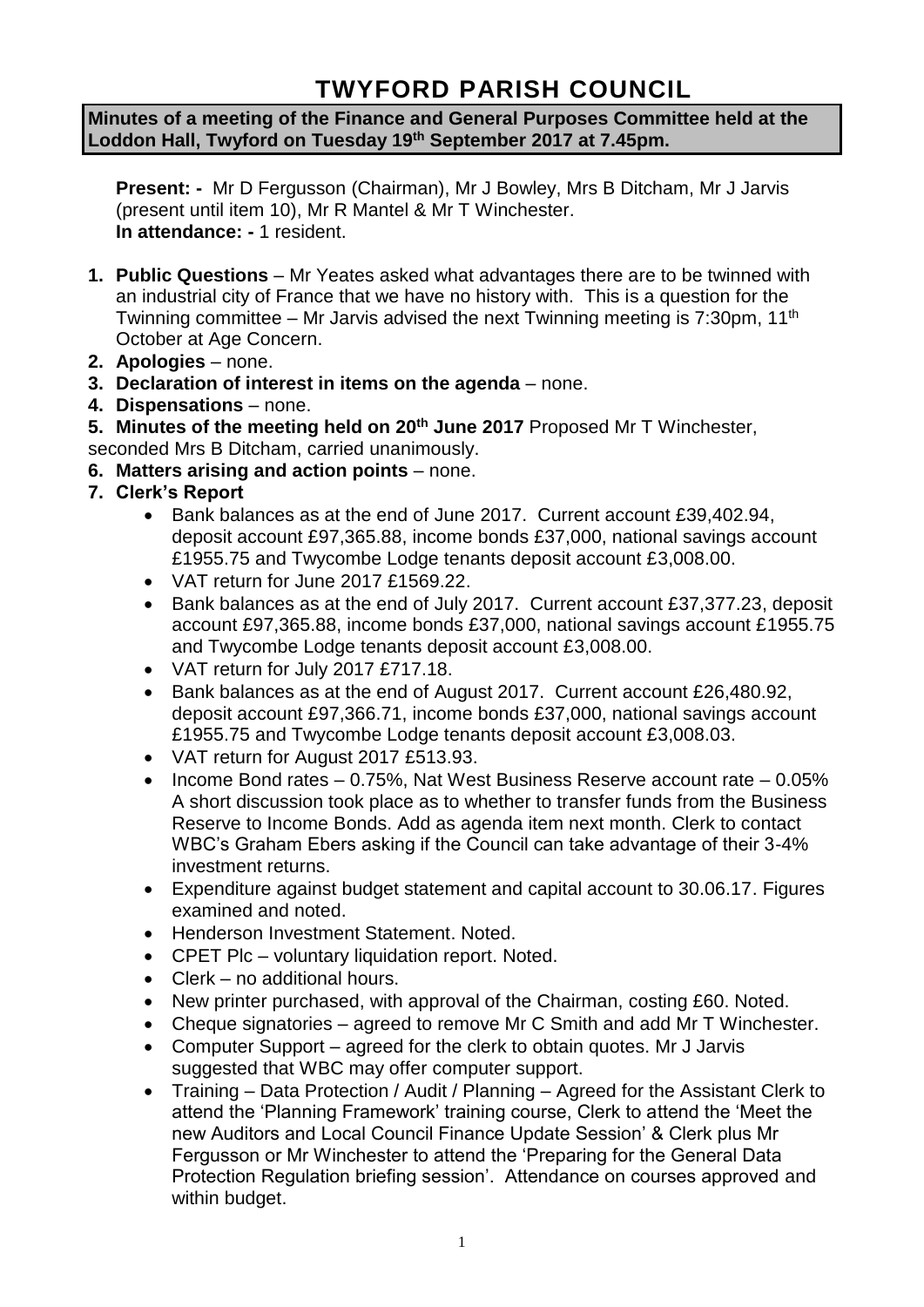- Preparing for Data Protection Regulations New regulations come into effect from May 2018. The clerk will report further following the training.
- Risk Assessments no items to report.

**8. Twyford Library and Community Hub** Mr Bowley has not received any notifications of any meetings. Mr Jarvis reported on the meetings. A budget and business case has been sent to WBC who are going to assist with obtaining Public Works Loans Board monies. Planned funding is £250,000 WBC, £250,000 Polehampton Trust and the remainder (£700,000) loan. The Committee asked when they would be provided with copies of plans. Clerk to contact Polehampton Charities asking when the next meeting is.

**9. Twinning** – the committee were concerned that the Twyford Twinning Association has become Twyford & Ruscombe Twinning Association without consultation with the Council. Mr J Jarvis reported that a letter is on its way from the Twinning Association detailing how a joined twinning association might work.

**10. To review / update standing orders**- carried forward.

**11. Social media** – policy circulated 21/06/17 to consider a Parish Council Facebook site. Agreed the social media policy needs to be updated. Clerk to circulate the powerpoint on Facebook – social media. Agreed that the priorities are to keep the website updated first. Clerk to advise on man hours to update the forms on the website. Agreed that facebook would be useful if the content can be managed.

## **12. Review of Policies (listed in date order)**

Financial Regulations adopted 23.10.13 – Circulated for review. Proposed Mr T Winchester, seconded Mrs B Ditcham to approve the Financial Regulations as they are. The Committee **RECOMMEND to Full Council** that the Financial Regulations are adopted. Motion carried unanimously.

Electronic Mail Policy and Procedure to be reviewed in October. Policy to be circulated.

**13. Meet Your Councillor sessions –** to review location of meetings and consider purchasing a new 'A Frame'. Possible locations to meet were discussed and agreed that Emma's Kitchen might work well. Mr J Bowley will check with Emma and as to what time of day would be best suited for the session. Also to discuss storage of 'A' frames. Item carried forward pending further information.

**14. CIL – Bid for Parish sponsorship – Air monitoring / Community Hub** – as the existing CIL funding has been allocated the Council were not minded to invest in the WBC schemes.

## **15. Grant requests**

15.1 Twyford Comets - Dutch exchange. Proposed Mr T Winchester, seconded Mrs B Ditcham to **RECOMMEND to Full Council** a grant of £500 to Twyford Comets Dutch exchange. Motion carried 4 in favour, 1 abstained.

15.2 Berkshire Multiple Sclerosis Therapy Centre. Proposed Mr R Mantel, seconded Mrs B Ditcham to **RECOMMEND to Full Council** that no grant be made this year. Motion carried unanimously.

## **16. Correspondence circulated by email:**

16.1 Patient and Public Representatives to the NHS Improvement Patient Safety Team sought. Noted.

16.2 Involve - June 2017 Part 2 Chain Newsletter. Noted.

- 16.3 CIL & Infrastructure information sharing between WBC & Parishes. Noted.
- 16.4 BALC June 2017 eNewsletter. Noted.
- 16.5 Wokingham Borough Libraries Newsletter July 2017. Noted.
- 16.6 SEC Grants of up to £20,000 for improving community resilience. Noted.
- 16.7 GWR Customer & Communities Improvement Fund Year 3. Noted.
- 16.8 BHN Update June 2017. Noted.
- 16.9 Action for All E-Bulletin. Noted.
- 16.10 Involve July 2017 Part 2 Chain Newsletter. Noted.
- 16.11 Action for All E-Bulletin: Rural Housing Edition. Noted.